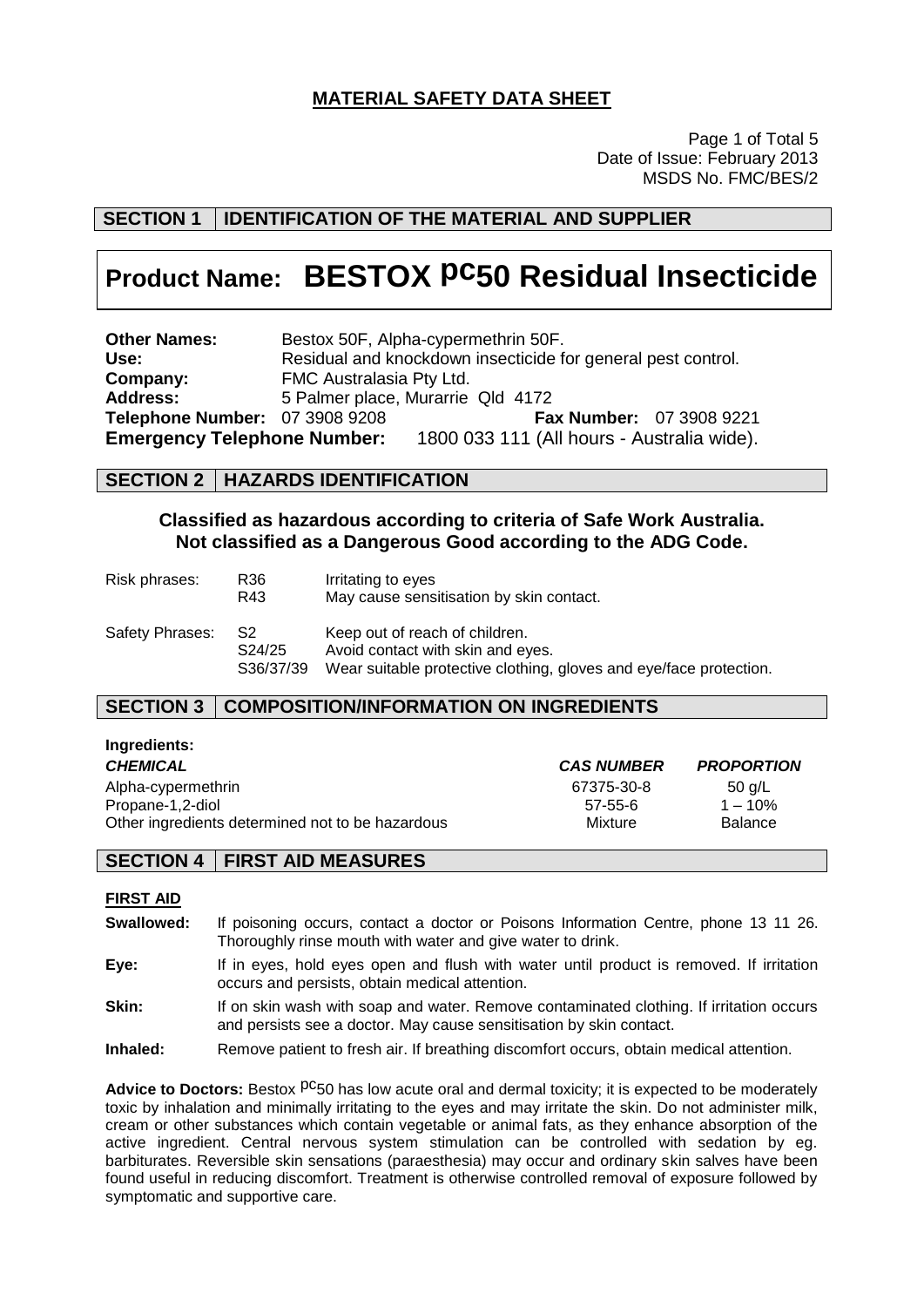# **SECTION 5 FIRE FIGHTING MEASURES**

**Specific Hazard:** Product is not flammable.

**Extinguishing media:** Extinguish fire using media suited to burning material. If containers are ruptured contain all runoff.

**Hazards from combustion products:** Product is likely to decompose after heating to dryness and continued strong heating and will emit toxic fumes. Firefighters to wear self-contained breathing apparatus and suitable protective clothing if risk of exposure to vapour or smoke.

**Precautions for fire-fighters and special protective equipment:** Isolate fire area. Evacuate downwind. Wear full protective clothing and self-contained breathing apparatus. Do not breathe or contact smoke, gases or vapours generated.

### **SECTION 6 ACCIDENTAL RELEASE MEASURES**

**Emergency procedures:** Isolate and post spill area. Keep out unprotected persons and animals. Wear cotton overalls buttoned to the neck and wrist, a washable hat, elbow-length PVC gloves and face shield or goggles.

**Spills:** In the case of spillage, stop leak if safe to do so, and contain spill. Evacuate unprotected and unnecessary personnel from area of spill. If material is leaking from a container, stop the leak only if this can be done safely. Prevent spillage entering drains or watercourse. Large spills should be dyked or covered to prevent dispersal. Vacuum, shovel or pump spilled material into an approved container and dispose of as listed below. Keep out unprotected persons and animals. Absorb spilled material with absorbent material such as sand, clay or cat litter and dispose of waste as indicated in section 13 or according to the Australian Standard 2507 - Storage and Handling of Pesticides.

**Material and methods for containment and cleanup procedures:** To clean spill area, tools and equipment, wash with a solution of soap, water and acetic acid/vinegar. Follow this with a neutralisation step of washing the area with a bleach or caustic soda ash solution. Finally, wash with a strong soap and water solution. Absorb, as above, any excess liquid and add both solutions to the drums of waste already collected.

Do NOT allow spilled product or wash solution to enter sewers, drains, dams, creeks or any other waterways.

# **SECTION 7 HANDLING AND STORAGE**

**Precautions for Safe Handling:** Ensure containers are kept closed until using product. Harmful if swallowed. Will irritate the eyes and skin. Facial skin contact may cause temporary facial numbness. Avoid contact with eyes and skin. Avoid inhaling vapour or spray mist. When preparing spray wear cotton overalls buttoned to the neck and wrist, a washable hat, elbow-length PVC gloves and face shield or goggles. If product in eyes wash it out immediately with water. After use and before eating, drinking or smoking, wash hands, arms and face thoroughly with soap and water. After each day's use, wash gloves, face shield or goggles and contaminated clothing.

**Conditions for Safe Storage:** DO NOT store near (or allow to contact) fertilizers, fungicides or pesticides. Store in the closed original container, in a cool well ventilated area, out of direct sunlight. Store in a room or place away from children, animals, food, feed stuffs, seed and fertilizers.

# **SECTION 8 EXPOSURE CONTROLS / PERSONAL PROTECTION**

#### **National Exposure Standards:**

No exposure standard for this product has been established by Safe Work Australia, however the in an ingredient in this product and has the following Safe Work Australia guideline:

| Atmospheric Contaminant | Exposure Standard (TWA)         |
|-------------------------|---------------------------------|
| Propane-1,2-diol        | 474 mg/m <sup>3</sup> (150 ppm) |
| T1111                   | Time Ulainbi Avenue             |

*TWA = Time-Weight Average*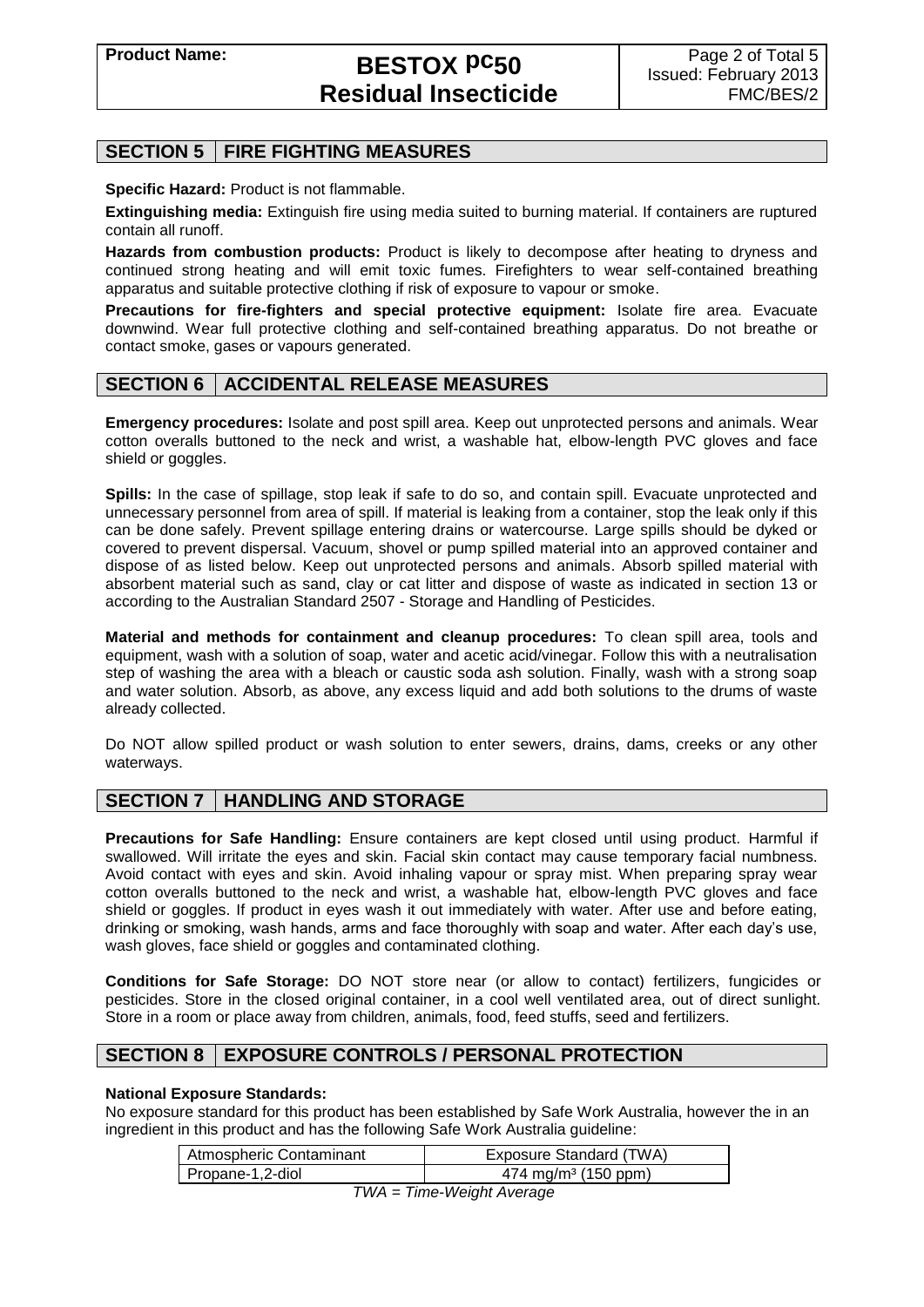# **SECTION 8 EXPOSURE CONTROLS / PERSONAL PROTECTION** (Continued)

#### **Biological Limit Values:**

No biological limit allocated.

#### **Engineering controls:**

Use in well ventilated area only. Keep containers closed when not in use.

#### **Personal Protective equipment (PPE):**

General: Wear cotton overalls buttoned to the neck and wrist, a washable hat, elbow-length PVC gloves and face shield or goggles. If product in eyes wash it out immediately with water. After use and before eating, drinking or smoking, wash hands, arms and face thoroughly with soap and water. After each day's use, wash gloves, face shield or goggles and contaminated clothing.

Personal Hygiene: Clean water should be available for washing in case of eye or skin contamination. Wash skin before eating, drinking or smoking. Shower at the end of the workday.

### **SECTION 9 PHYSICAL AND CHEMICAL PROPERTIES**

| Appearance:                 | White to light tan liquid.                |
|-----------------------------|-------------------------------------------|
| Odour:                      | No data.                                  |
| <b>Boiling point:</b>       | Not applicable.                           |
| <b>Freezing point:</b>      | Not applicable.                           |
| <b>Specific Gravity:</b>    | 1.02-1.03 $g/cm^3$ @ 20°C.                |
| pH:                         | 6.4 to 7.0.                               |
| <b>Solubility in Water:</b> | Suspends in water.                        |
| <b>Flammability:</b>        | Not flammable.                            |
| <b>Corrosive hazard:</b>    | Non corrosive.                            |
| Flashpoint (°C):            | Not applicable, not flammable.            |
| Flammability Limits (%):    | Not flammable.                            |
| <b>Poisons Schedule:</b>    | This product is a schedule 6 (S6) poison. |

# **SECTION 10 STABILITY AND REACTIVITY**

**Chemical Stability:** Bestox PC50 is considered stable in ambient conditions for a period of at least 2 years after manufacture. This product is unlikely to spontaneously decompose.

**Conditions to avoid:** No particular conditions to avoid.

**Incompatible materials:** Strong oxidising agents.

**Hazardous decomposition products:** When the product is heated to high temperatures, thermal decomposition may generate toxic and noxious fumes.

**Hazardous reactions:** No particular reactions to avoid. Will not polymerise.

# **SECTION 11 TOXICOLOGICAL INFORMATION**

#### *Potential Health Effects:*

Effects from overexposure result from either swallowing, breathing or coming in contact with the eyes and skin. Symptoms of overexposure include tremors, loss of motor control and greater numbing, burning and tingling. These sensations are reversible and usually subside within 12 hours.

#### **Acute**

- **Swallowed:** Bestox PC50 has low oral toxicity; the oral  $LD_{50}$  (rat) = 3184 mg/kg. Large toxic doses administered to laboratory animals have produced symptoms such as loss of motor control, tremors, decreased activity, motor ataxia and hypersensitivity to sound.
- **Eye:** Irritating to the eyes.
- **Skin:** Bestox PC50 has a low dermal toxicity and can be irritating to the skin. The dermal LD<sub>50</sub> (rabbit) > 2000 mg/kg. Alpha-cypermethrin may produce skin sensitisation in laboratory animals and may produce similar effects in humans. Experience to date indicates that contact with Bestox PC50 may produce skin sensations such as numbing, burning and tingling. These sensations are reversible and usually subside within 12 hours.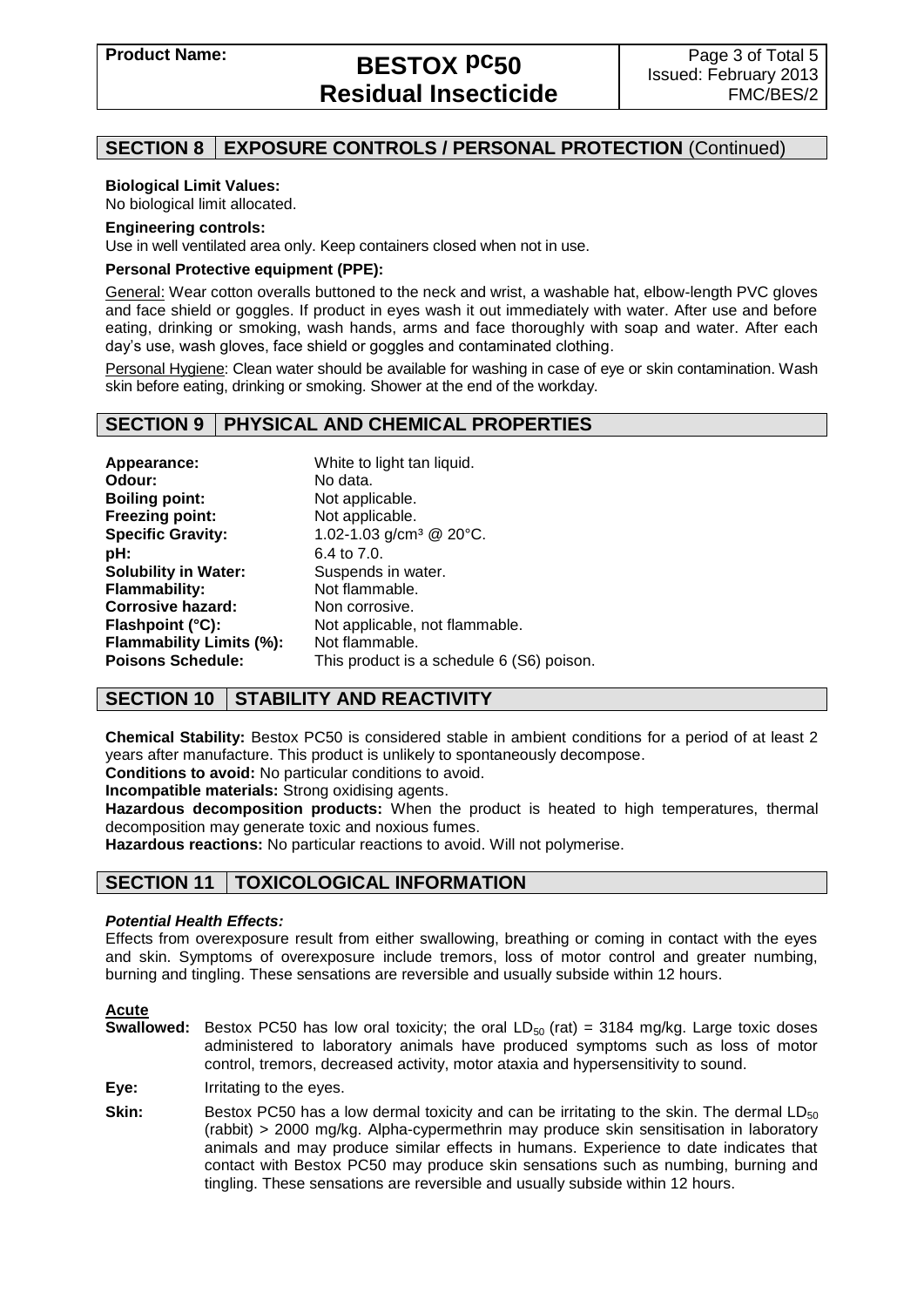# **Product Name: BESTOX pc50 Residual Insecticide**

### **SECTION 11 TOXICOLOGICAL INFORMATION** (Continued)

**Inhaled**: Based on the inhalation toxicity of the active ingredient, Bestox PC50 is expected to be slightly toxic. [Calculated  $LC_{50} = 6.4$  mg/L/4 hour].

**Chronic:** No data available on this formulation. In studies with laboratory animals, Alpha-cypermethrin Technical did not cause teratogenicity or reproductive toxicity. The overall results from a battery of genotoxicity studies indicate that alpha-cypermethrin is not considered to be genotoxic. Ames test results were negative.

### **SECTION 12 | ECOLOGICAL INFORMATION**

The physical and environmental properties as well as the environmental toxicology of Alphacypermethrin are similar to cypermethrin. Unless indicated the information below pertains to cypermethrin.

**Environmental Toxicology:** Alpha-cypermethrin is considered highly toxic to fish and aquatic arthropods and has  $LC_{50}$  values which range from 0.93  $\mu$ g/L to 2.8  $\mu$ g/L. Care should be taken to avoid contamination of the aquatic environment. Cypermethrin is slightly toxic to birds and oral LD<sub>50</sub> values are greater than 10,248 mg/kg. Alpha-cypermethrin is toxic to fish and aquatic arthropods. Do not contaminate sewers, drains, dams, creeks or any other waterways with product or the used container

**Environmental Properties:** Cypermethrin is rapidly degraded in soil with a half-life of 2 to 4 weeks. It is readily hydrolysed under basic conditions (pH=9), but under acid or neutral conditions, hydrolysis halflife can be 20 to 29 days. Cypermethrin has a high affinity for organic matter and a Log  $P_{ow}$  of 5.0; yet because of the ease with which the material undergoes degradation, it has a very low potential for bioaccumulation and is not mobile in soil.

### **SECTION 13 DISPOSAL CONSIDERATIONS**

**Disposal:** Label all recovered material for contents. Dispose of drummed wastes, including decontamination solution, in accordance with the requirements of Local or State Waste Management Authorities. On site disposal of the concentrated product is not acceptable. Ideally the product should be used for its intended purpose. If there is a need to dispose of the product, approach local authorities who hold periodic collections of unwanted chemicals (ChemClear®).

*Dangerous to Fish and Crustaceans*: Do NOT allow spilled product or wash solution to enter sewers, drains, dams, creeks or any other waterways.

**Disposal of empty, non-returnable containers:** Triple or preferably pressure rinse containers before disposal. Do not dispose of unused chemicals on-site. If recycling, replace lid and return containers to recycler or designated collection point. If not recycling, break, crush or puncture and bury empty containers in a local authority landfill. If not available bury the containers below 500 mm in a disposal pit specifically marked and set up for this purpose clear of waterways, vegetation and roots. Empty containers and product should not be burnt.

### **SECTION 14 TRANSPORT INFORMATION**

**Road & Rail Transport:** Bestox PC50 is exempt from classification as a Dangerous Good in packs less than 3,000 kg or litres under the Australian Code for the Transport of Dangerous Goods by Road and Rail. For bulk shipments this product is a class 9, UN 3082. (See special provision AU01).

**Marine and Air Transport:** Bestox PC50 is classified as a Marine Pollutant according to International Maritime Dangerous Goods (IMDG) Code and the International Air transport Association (IATA). If transporting by sea or air the following Dangerous Goods Classification applies:-

UN 3082, Class 9 (Miscellaneous Dangerous Goods), Packing Group III, Proper Shipping Name ENVIRONMENTALLY HAZARDOUS SUBSTANCE, LIQUID, N.O.S. (Contains 5% Alpha-cypermethrin). Hazchem code •3Z. Hazard Identification Number (HIN) 90.